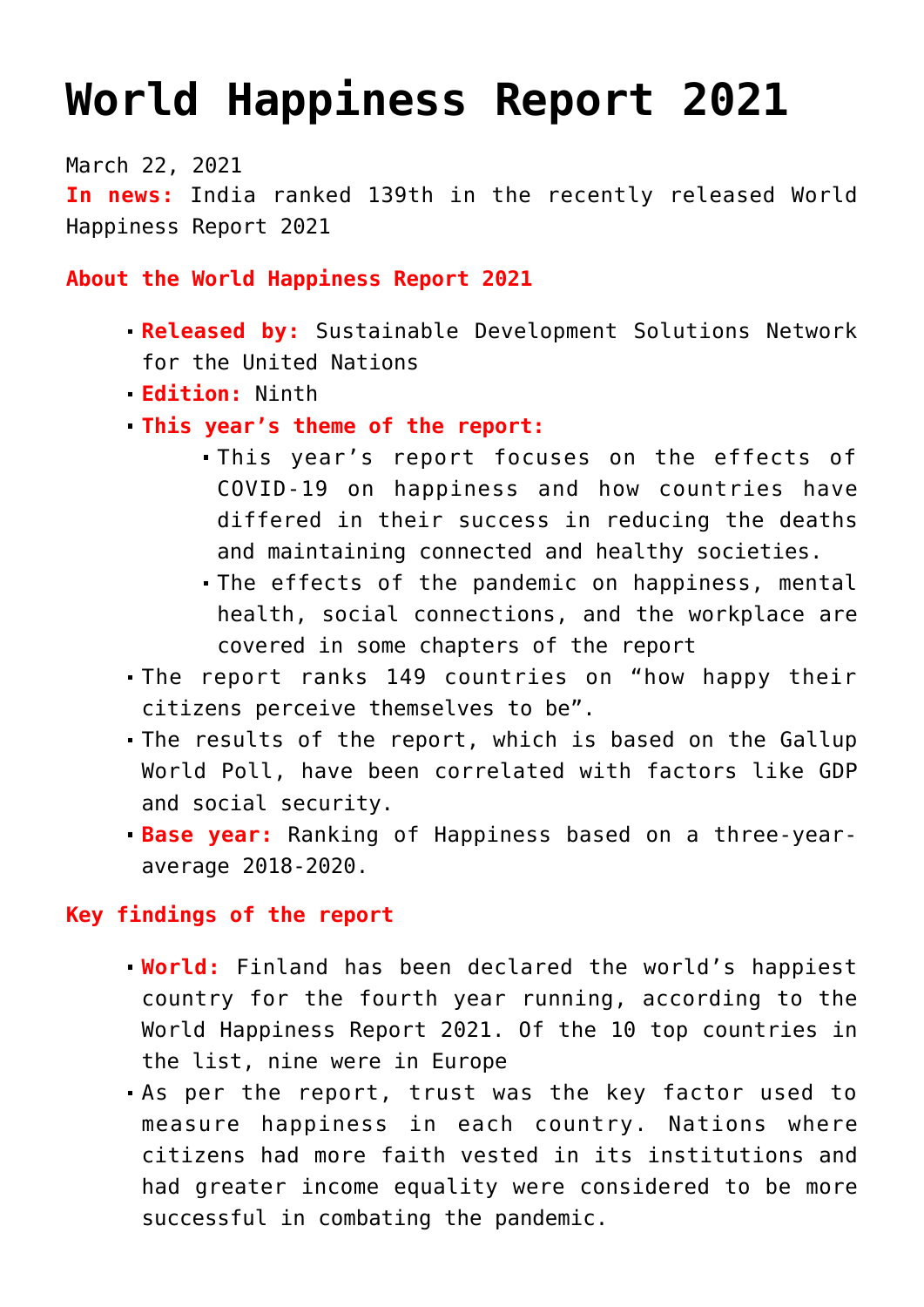- A number of Asian countries fared better this year than they had last year, while China moved to the 84th spot from the 94th.
- **India:** The report ranked India 139th out of 149 countries, this India improved this year as compared to previous year(rank 144)

### **Top ten ranking countries**



#### **Bottom ten ranking countries**

| 140. | Burundi (3.775)*    |  |
|------|---------------------|--|
| 141. | Yemen (3.658)*      |  |
| 142. | Tanzania (3.623)*   |  |
| 143. | Haiti (3.615)*      |  |
| 144. | Malawi (3.600)*     |  |
| 145. | Lesotho (3.512)*    |  |
| 146. | Botswana (3.467)*   |  |
| 147. | Rwanda (3.415)*     |  |
| 148. | Zimbabwe (3.145)    |  |
| 149  | Afohanistan (2.523* |  |

#### **Factors measured**

- The report evaluated levels of happiness by taking into account factors such as GDP, social support, personal freedom, and levels of corruption in each nation.
- But this year, the authors had a unique new challenge to address in the report the ongoing Covid-19 pandemic and its devastating impact on nations around the world.
- **While measuring the report uses the term 'Dystopia'** which is **an imaginary country that has the world's least-happy people.**
- The purpose in establishing Dystopia is to have a benchmark against which all countries can be favorably compared (no country performs more poorly than Dystopia)